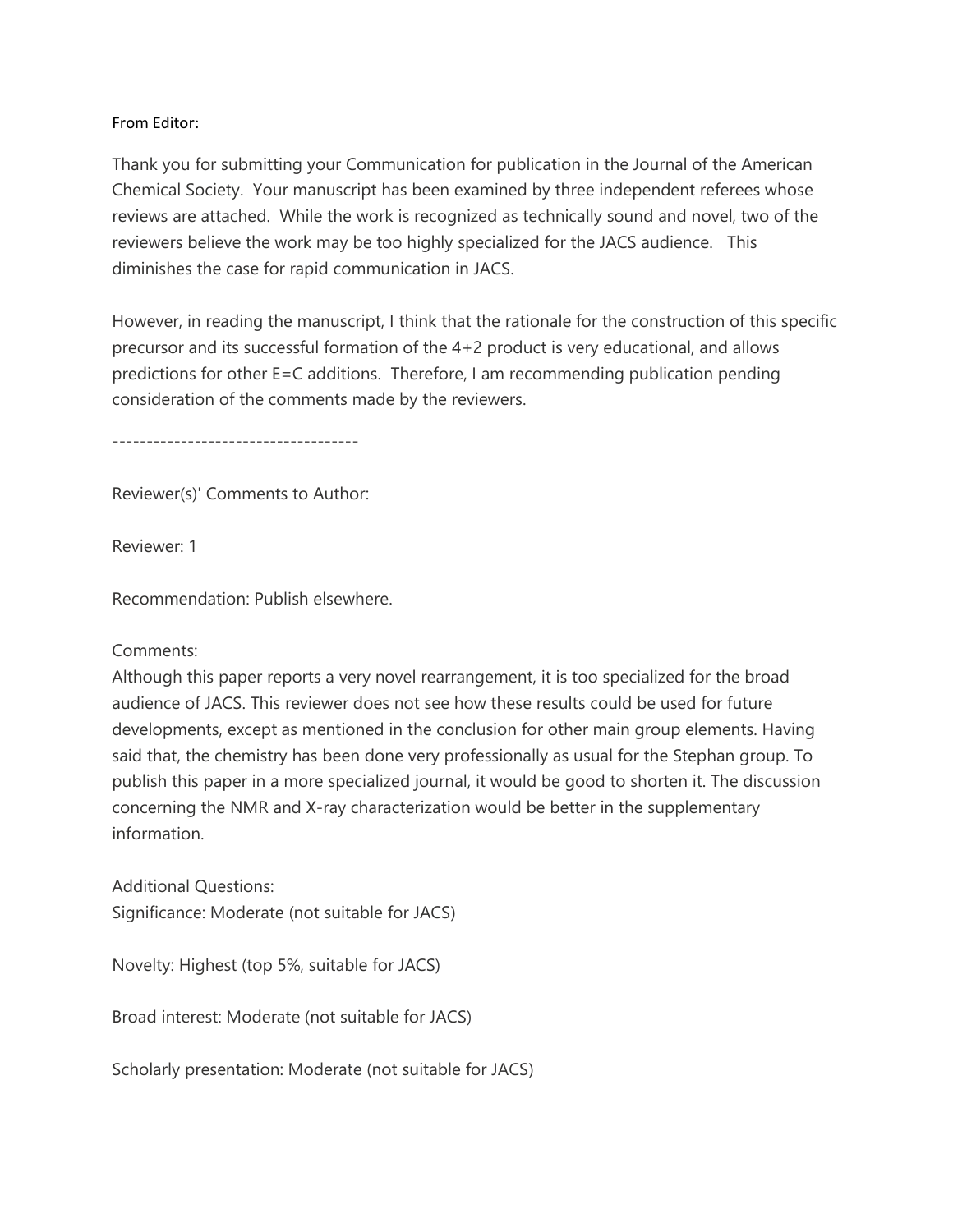Are the conclusions adequately supported by the data?: Yes

Are the literature references appropriate and correct?: Yes

Reviewer: 2

Recommendation: Publish in JACS after minor revisions.

## Comments:

This is a very nice work by Stephan and co-workers establishing a reversible cycloaddition between phosphaalkene and an aryl ring.

Deprotonation of phosphenium cations (1) and (3) with KHMDS furnishes phsophaalekens, that undergo intramolecular [4+2] cycloaddition with the diisopropylphenyl ring on the N atom to afford 2-phosphabicyclo[2.2.2] molecules (2) and (5). While compound (2) is stable, a chlorobenzene solution of compound (5) leads to an equilibrium mixture with 2-phosphabutadiene (4). Computational studies propose that phosphabicyclo[2.2.2] molecules are thermodynamically more stable than the corresponding phosphaalkenes, and the [4+2]cycloaddition reaction proceeds in a concerted manner. In addition, it turns out that the linkages in compounds (4) and (5) appear to play a significant role to establish the equilibrium. Products are nicely characterized, compounds (2) and (5) represent the first examples of structurally characterized 2-phosphabicyclo[2.2.2]octa-5,7-dienes, and those raw spectral data are given in the Supporting Information.

While it has been reported that hetero aromatic main group molecules undergo the reversible [4+2] cycloaddition reactions with alkenes (for instance, Chem Sci 2015, 6, 7150), which is the contrary combination to the present study, the result in this manuscript represents the first reversible cycloaddition between a main group multiply bonded species and an aromatic ring. It is remarkable that the equilibrium is reached under ambient condition or even lower temperature (-5 oC) and without irradiation.

Overall, the present work is highly original and fundamentally significant. I believe that the present result will be of broad interest to main group community, and will allow for designing not only the system involving other main group multiply bonded species, but also an intermolecular version of such system. Hence, I recommend the acceptance of the present manuscript for publication in JACS. A minor point shown below can be considered in the revised manuscript.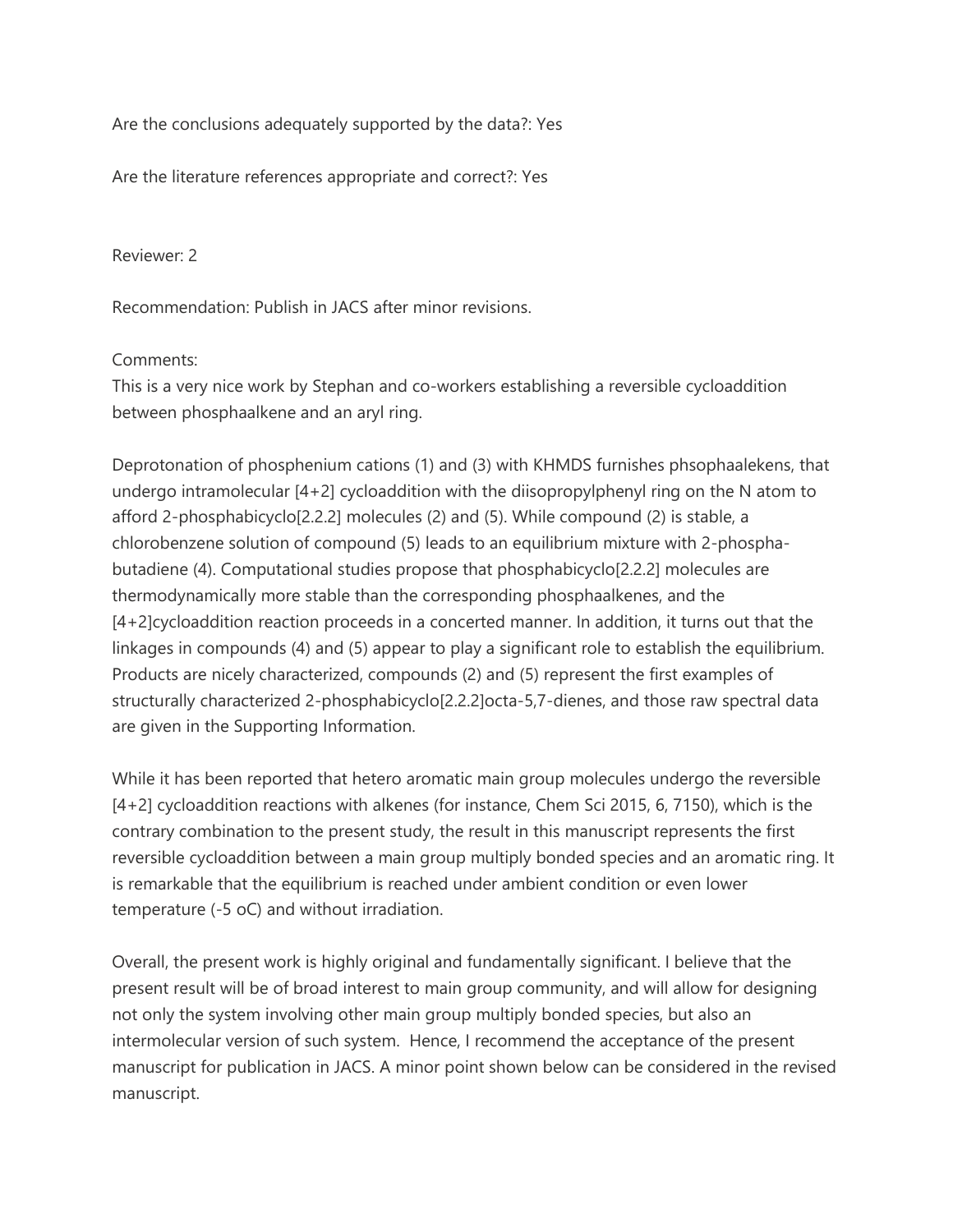(i) Abstract: As a general structure involving "R" substituent is not given for compounds (1) and (3) in the main text, I feel that the description as " $R =$  adamantly, Ad" " $R =$  tBu" seem inadequate here.

(ii) The yields for the formation (6) and (7) could be given in the main text.

(iii) By methylation of (2) with MeOTf, the authors obtained (7), which is stable and no retrocycloaddition (to release [-MeP=CH2]+) was observed, according to the Supporting Info. I am curious about the similar reaction of MeOTf with the mixture of (4) and (5), have the authors tried this reaction? I was wondering if the corresponding methylated molecules are still in equilibrium or not. I assume that a phosphonium species like (7) is more stable than a phosphenium (P-methylated species of (4)) and thus, methylation of the mixture of (4) and (5) might give only the methylated product of (5). If such case, the intermolecular version can be considered with a phosphenium, it is beyond the scope of the current study and can be their future work though.

Additional Questions: Significance: Highest (top 5%, suitable for JACS)

Novelty: Highest (top 5%, suitable for JACS)

Broad interest: Highest (top 5%, suitable for JACS)

Scholarly presentation: Highest (top 5%, suitable for JACS)

Are the conclusions adequately supported by the data?: Yes

Are the literature references appropriate and correct?: Yes

Reviewer: 3

Recommendation: Other Reconsider after revisions

Comments:

The manuscript by Stephan Douglas and co-authors describes a reversible intramolecular cycloaddition of a phosphaalkene mojety to an arene ring. The products of the cycloaddition